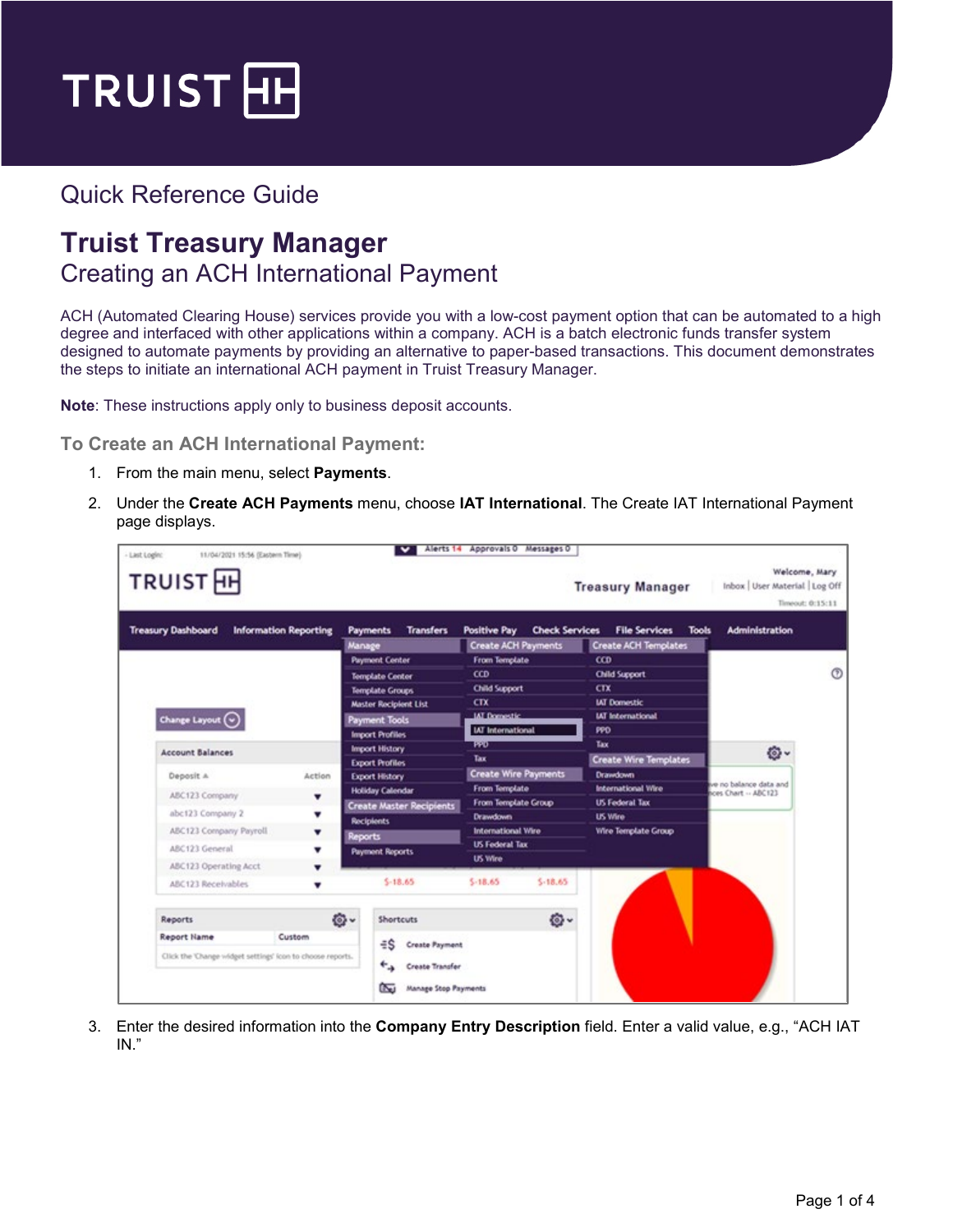| Create IAT International Payment<br>Use this page to create a new ACH IAT International payment. |                                                              |
|--------------------------------------------------------------------------------------------------|--------------------------------------------------------------|
|                                                                                                  | * Required                                                   |
| <b>Batch Information</b>                                                                         |                                                              |
| Company Entry Description *                                                                      |                                                              |
| Originating Account *                                                                            | Acct Number - Acct Nickname<br>Select an Originating Account |
| Originating ACH Company ID *                                                                     | Select an ACH Company ID ∨                                   |
| <b>Destination Country *</b>                                                                     | Country - Gateway Operator<br>Select a Country               |
| <b>Destination Currency *</b>                                                                    | Select a Currency ∨                                          |
| <b>Effective Date *</b>                                                                          | MM/DD/YYYY<br><b>Get Effective Date</b>                      |
| Frequency                                                                                        | One-Time only                                                |
| Workflow                                                                                         | Recurring<br>Confidential<br>Save as template                |

- 4. Select the **Originating Account**.
- 5. Select the **Originating ACH Company ID**.
- 6. Select the **Destination Country.**

**Note:** A full list of countries will display, with supported countries indicated by the inclusion of the ABA number. Since Canada is the only country currently supported, you must select Canada - 091050234 from the drop-down list; 091050234 identifies the ABA for the Bank of Nova Scotia, the Truist correspondent bank for Canada.

- 7. Select the **Destination Currency.**
- 8. You can click the **Calendar** button to select a date OR click the **Get Effective Date** to calculate the next available date.
- 9. Select the appropriate **Frequency** and **Workflow** options as necessary.
- 10. Next, you will add recipients to your payment. You can add existing recipients, create new recipients, or import recipients from a file. For this example, you will select an existing recipient from the Recipient list. Click the **Select Existing button.**

| <b>Recipient Name</b>                | <b>Bank ID</b>             | <b>Account Number</b> | Amount       | <b>CR/DR</b> | <b>Transaction Type</b> | <b>Status</b> | Addenda |
|--------------------------------------|----------------------------|-----------------------|--------------|--------------|-------------------------|---------------|---------|
| Select Existing<br><b>Create New</b> | <b>Import From File</b>    |                       |              |              |                         |               |         |
| <b>Recipients</b>                    |                            |                       |              |              |                         |               |         |
|                                      | 55555<br>ZIP/Postal Code * |                       |              |              |                         |               |         |
|                                      | Florida<br>State *         |                       |              |              |                         |               |         |
| Nowhere<br>City *                    |                            |                       |              |              |                         |               |         |
|                                      | Address *  123 ABC Lane    |                       |              | $^{\circ}$   |                         |               |         |
|                                      | Country *                  | <b>United States</b>  | $\checkmark$ |              |                         |               |         |
|                                      | Company Name *             | ABC123 Company        |              |              |                         |               |         |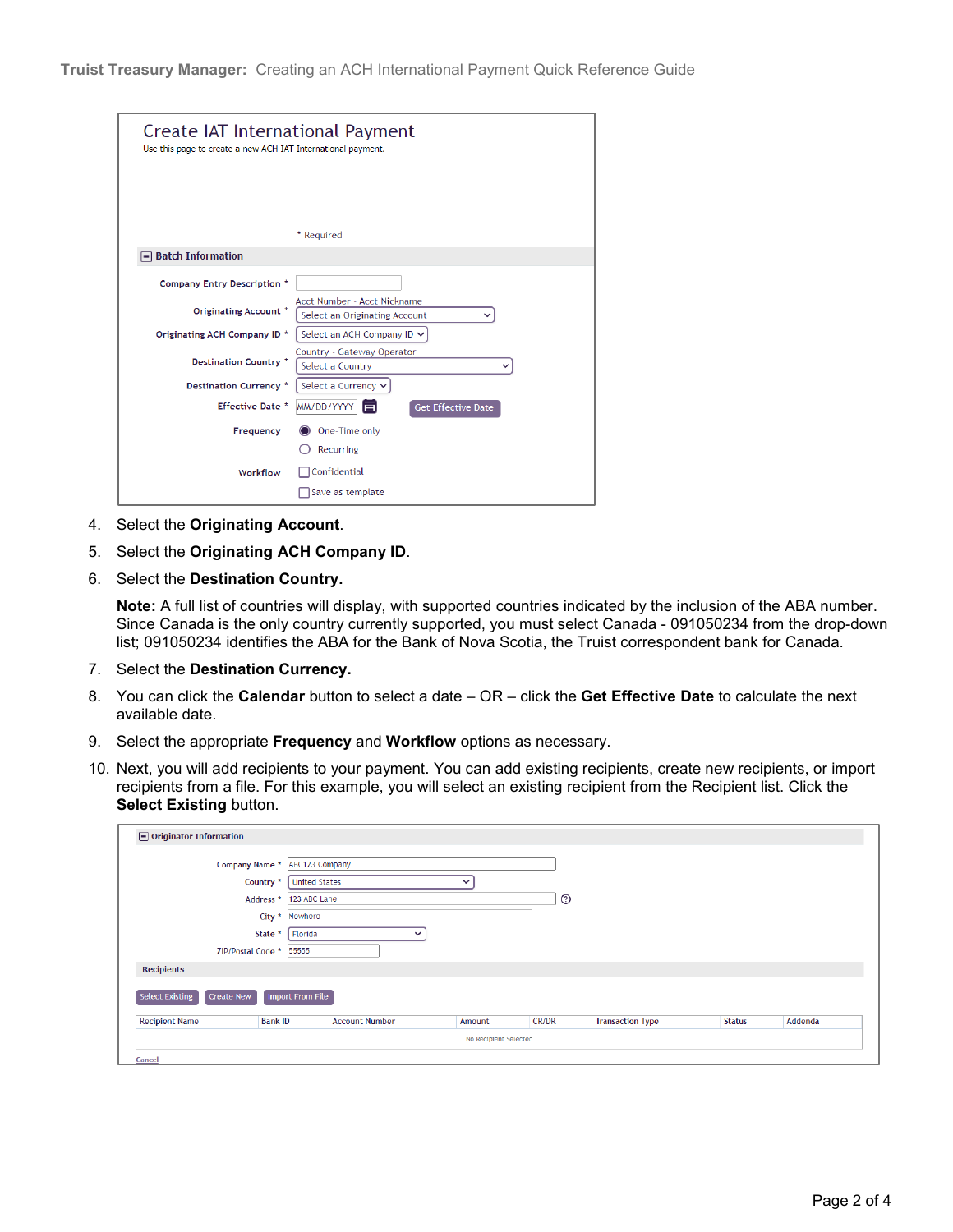11. The **Select Recipient** pop-up displays. Click the **Recipient Name** checkbox. If applicable, you may select more than one recipient to create multiple payments at one time.

| $\boldsymbol{\mathsf{x}}$<br><b>Select Recipient</b> |                       |              |                |                       |                     |  |  |  |
|------------------------------------------------------|-----------------------|--------------|----------------|-----------------------|---------------------|--|--|--|
|                                                      |                       |              |                |                       | Help                |  |  |  |
| Filter<br>Show All                                   | $\checkmark$          | Q            |                |                       | Items per page      |  |  |  |
| Select All                                           | <b>Recipient Name</b> | Recipient ID | <b>Bank ID</b> | <b>Account Number</b> | <b>Account Type</b> |  |  |  |
|                                                      | Jane Smith            | 88881234     | 041050035      | 111111111             | Checking            |  |  |  |
| Cancel<br>Done                                       |                       |              |                |                       | Items per page      |  |  |  |

- 12. Click the **Done** button.
- 13. Enter the desired information into the **Amount** field.

| Recipient A<br><b>Name</b><br><b>Recipient ID</b> | <b>Bank ID</b><br><b>Bank</b><br>Name             | Account<br>Number<br>Account<br>Type | Amount *<br><b>Set All</b> | <b>CR/DR</b><br>Set All | Transaction Type *          | <b>Status</b><br><b>Set All</b> |
|---------------------------------------------------|---------------------------------------------------|--------------------------------------|----------------------------|-------------------------|-----------------------------|---------------------------------|
| Jane Smith<br>88881234                            | 041050035<br>(CIN)FRB<br>CLEVELAND<br>- ACH DEPT. | 111111111<br>Checking                |                            | Credit<br>$\checkmark$  | Select Type<br>$\checkmark$ | Active $\sim$                   |
| Continue                                          | Save Incomplete                                   |                                      | Cancel                     |                         |                             |                                 |

- 14. Select the **Transaction** type.
- 15. Click the **Continue** button. The Preview IAT International Payment page displays.

| Preview IAT International Payment<br>Use this page to preview payment information. |                                        |                                 |               |              |                         |               | $\circ$              |
|------------------------------------------------------------------------------------|----------------------------------------|---------------------------------|---------------|--------------|-------------------------|---------------|----------------------|
| <b>Batch Information</b>                                                           |                                        |                                 |               |              |                         |               |                      |
| Company Entry Description                                                          | Payroll                                |                                 |               |              |                         |               |                      |
| Originating Account                                                                | 3334567891234 - ABC123 Company Payroll |                                 |               |              |                         |               |                      |
| Originating ACH Company ID                                                         | 1999999991                             |                                 |               |              |                         |               |                      |
| <b>Effective Date</b>                                                              | 11/18/2021                             |                                 |               |              |                         |               |                      |
| <b>Destination Country</b>                                                         | Germany                                |                                 |               |              |                         |               |                      |
| <b>Destination Currency</b>                                                        | <b>USD</b>                             |                                 |               |              |                         |               |                      |
| Conversion Indicator                                                               | Fixed to Fixed                         |                                 |               |              |                         |               |                      |
| Frequency                                                                          | One-Time only                          |                                 |               |              |                         |               |                      |
| Confidential                                                                       | No                                     |                                 |               |              |                         |               |                      |
| Save as Template                                                                   | No                                     |                                 |               |              |                         |               |                      |
| Originator Information                                                             |                                        |                                 |               |              |                         |               |                      |
| Company Name                                                                       | ABC123 Company                         |                                 |               |              |                         |               |                      |
| Country                                                                            | <b>United States</b>                   |                                 |               |              |                         |               |                      |
| Address                                                                            | 123 ABC Lane                           |                                 |               |              |                         |               |                      |
| City                                                                               | Nowhere                                |                                 |               |              |                         |               |                      |
| State                                                                              | Florida                                |                                 |               |              |                         |               |                      |
| ZIP/Postal Code                                                                    | 55555                                  |                                 |               |              |                         |               |                      |
| <b>Recipients</b>                                                                  |                                        |                                 |               |              |                         |               |                      |
|                                                                                    |                                        |                                 |               |              |                         |               | hem per page 10 M    |
| <b>Recipient Name</b><br>Bank ID<br>Recipient (0)<br><b>Bank Hame</b>              |                                        | Account Number<br>Account Type: | <b>Amount</b> | <b>CR/DR</b> | <b>Transaction Type</b> | <b>Status</b> | Addenda              |
| Jane Smith<br>041050035<br>89881034                                                | (CHOPRO CLEVELAND - ACH DEPT.)         | 511111111<br>Cheiding           | \$1,000.00    | Credit       | Salary / Payroll        | Active        |                      |
| <b>Total Recipients</b><br>٠                                                       | <b>Total Credit Amount</b>             | \$1,000.00                      |               |              |                         |               | thems per page [10 V |